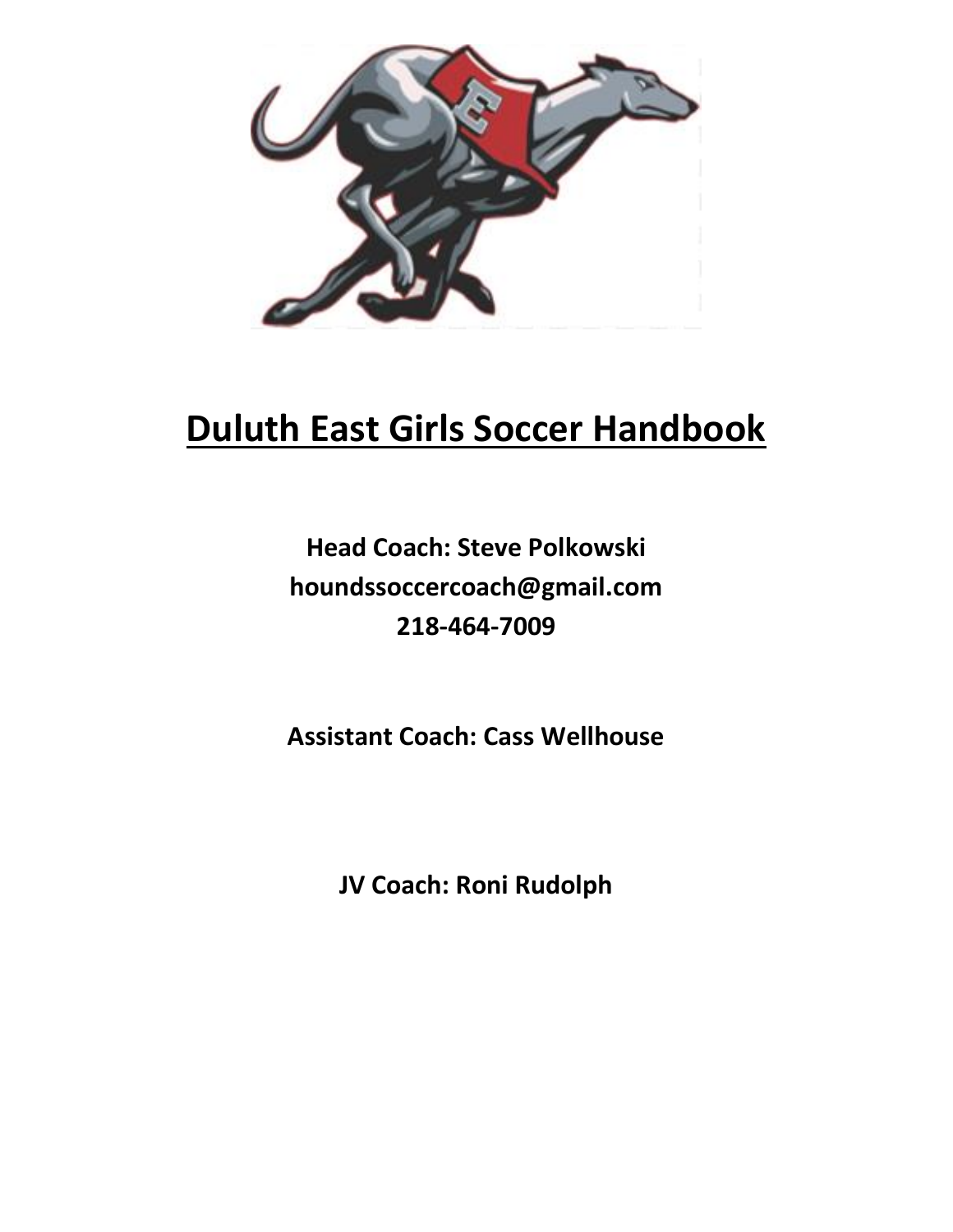## **2019 Changes/Important Updates**

- Teams- As of 2017- due to the decline in the numbers of teams in the Twin Cities we will be reducing our program to 4 teams to ensure that players in our program get adequate game time against quality competition. To offset the loss of the team we will expand the numbers on the B & C teams to 22.
- CLUB TEAM PAPERWORK- As a reminder and as stated in the pre-tryout meeting, our club teams are NOT SCHOOL AFFLIATED. For this reason you SHOULD NOT register for soccer online. All paperwork will be turned in and kept with our boosters/coaches.
- Club Team Schedules/Communication- All schedules for the club teams can be found on Dulutheastsoccer.com. All communication with these teams should go through the individual team coach or Steve Polkowski. Shawn Roed or the activities secretary should not be contacted on issues surrounding the club teams.
- ATTENTION ALL SOPHOMORES- You MUST have a physical on file prior to the start of tryouts, failure to do this will result in not being allowed to tryout and will result in you not being able to participate in Duluth East Athletics.

## **Program/Coaching Background:**

Duluth East Soccer tryouts are held in mid-August every season. I have been a head coach at Duluth East since 2009 and the girls head coach since 2010 and I am very excited about the upcoming season. Being part of the Duluth East Girls Soccer program is a very big honor, one that does not come easy. You will have to work harder than you ever have, returners included!!! This program has a long history of success which includes many trips to the state tournament and once being rated by the NSCAA as a top 25 team in the nation. Make sure you put yourself in the best position possible to make a team, be in the best shape of your lives, listen to your summer coaches, play hard and learn from mistakes and victories. We have an outstanding schedule this season against some of the best competition the state has to offer-Andover, Woodbury, Eagan, Rosemount, Wayzata, Eastview and Stillwater to name a few. We will take the best players for the team, "best" is defined by those who are: hard working, skilled, coach-able, dedicated, driven, team players, strong, fast, fearless, leaders, and who want to go past their comfort zone.

Please note that the top players will be selected for each team, teams will be determined during the tryout period. Past team placement, summer clubs and past performances will not come into play when selecting the teams.

## **Culture:**

The Duluth East girls' soccer program has had a long tradition of excellence on and off the field. This excellence is brought about in part because of a culture that has been established in our program since its inception. Our culture will continue to revolve around hard work, dedication and commitment to the team in competition, in practice and in the classroom.

## **Coaching Philosophy**

Our goal as coaches it to teach leadership to young women through dedication, commitment, teamwork and perseverance. It is our goal to have your daughter leave our program having learned qualities that will allow them to succeed away from the field of play.

## **Purpose as a Coach**

The purpose of the Duluth East girls' soccer staff is to foster an atmosphere of leaning within our sport. We will do our best to always demonstrate the positive qualities that we are expecting of our players. We will treat or fellow coaches, players, officials, administration and parents with respect both on and off the field. We will be asking our players to represent our program, our school, your families and our community in a positive way and we will do our best to model this as well.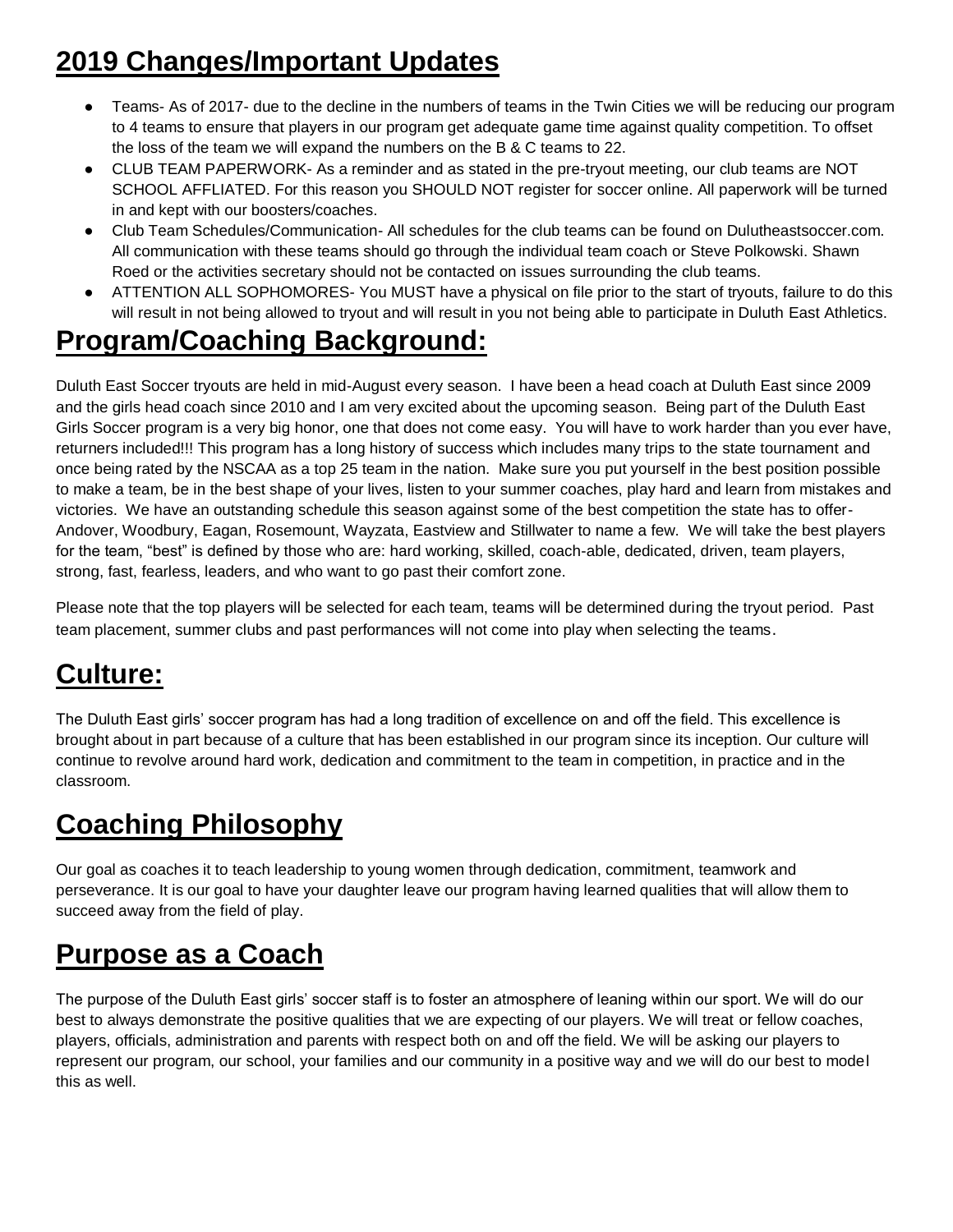### **Team Explanations:**

We will continue to select "The Top 40" to define our varsity and jv teams, this will allow for more fluidity between varsity and jv teams rather than placing players on teams early in the season. The ending varsity roster will be comprised of the top 22 healthy players from that top 40.

The Top 40- The top forty soccer players (36 field players, 4 keepers) of any age level will be placed on either the varsity or jv soccer team. These forty players will train together all year long to compete for a spot on the varsity team. Movement between these teams will happen based on play, injury or illness. A player who earns a varsity spot one week is not guaranteed a spot the following week. This will create constant competition and raise expectations during practices.

Varsity- Is the top 16 field players and top two keepers at any time of the year. Varsity is eligible for any player of any age (senior-7th grader) provided they are one of the top sixteen players/two keepers at that time. A player who is named to varsity can be moved to junior varsity due to play, injury or illness. To be a varsity player the player must prove to be: skilled, hardworking and a team player (in no particular order). There is NO guaranteed playing time at the varsity level.

Junior Varsity- Is the next 20 field players and 2 keepers. A player who is named to the junior varsity may be moved up to varsity if their play, work ethic or dedication to the team deems it appropriate. This team is eligible for any player who is between the grades of Junior and 7th grade. Equal playing time is NOT guaranteed at the junior varsity level.

B-Team- This is a non-school district team that consists of 22 players between the grades of Sophomore and 7th grade. Because this is a non-school district team players who are named to the B-Team are not able to be moved up to the Varsity/JV team. Movement between the B & C teams can occur based on play, injury or illness. Equal playing time is NOT guaranteed at this level.

C-Team- This is a non-school district team that consists of 22 players between the grades of Freshmen and 7th grade. Because this is a non-school district team players who are named to the C-Team are not able to be moved up to the Varsity/JV team. Movement between the B & C teams can occur based on play, injury or illness. Equal playing time is NOT guaranteed at this level.

### **Grade Level Explanations:**

Seniors: Varsity Only- This means that a senior must finish in the top 16 field players of any age after tryouts or top two goal keepers. Seniors that have made the original varsity team after tryouts could potentially play junior varsity due to injury or illness.

Juniors: Varsity or Junior Varsity- In order to make varsity after tryouts a field player must finish in the top 16 field players or two keepers. A junior must finish in the top 36 (top 16 play varsity) field players of any age or the top four goal keepers (top 2 play varsity) to play junior varsity. Juniors that make the top 16 out of after tryouts may be moved down to jv based on play, injury or illness. Juniors that make the top 36 field players or top 4 keepers may be moved between varsity and junior varsity during the season.

Sophomores: Varsity, JV or B-Team- Sophomores have the same opportunity as Juniors when it comes to varsity or jv (top 16 field players/2 keepers for varsity, 36 field players/4 keepers for jv). Sophomores who make varsity or jv after tryouts may be moved between the two teams during the year based on play, injury or illness. Sophomores are also able to play B-Team soccer, the B-Team has no affiliation with the high school and players who make the B-Team cannot be moved to JV/Varsity during the season.

Freshmen: Varsity, JV, B or C-Team- Freshmen can make any of the four teams. In order to make varsity a freshman must be in the top 16 field players or two keepers, jv would be the top 36 (including 16 varsity) or four keepers (including 2 varsity), freshmen who make varsity/jv may be moved between the two teams based on play, injury or illness. Freshmen can also play B-Team provided their skills put them in that tier of players. The fourth team that a freshman is eligible for is the C-Team, if a freshman makes either the B or C team they may be moved between teams during the year based on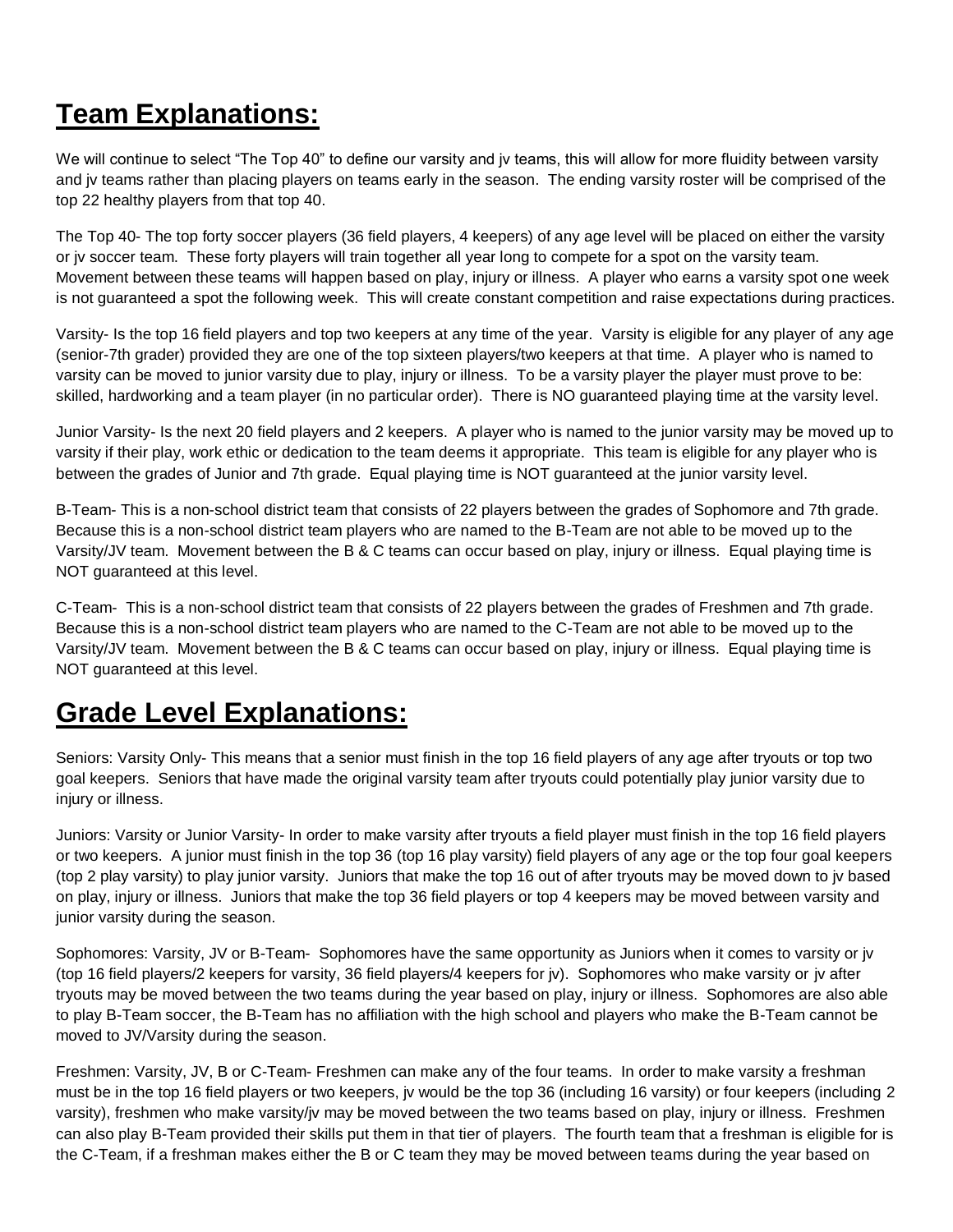play, injury or illness. Because the B & C teams have no high school affiliation a freshman on B or C team is not eligible to move up to Varsity/JV at any point during the year.

7th & 8th Graders: Varsity, JV, B, or C- A middle school aged player is eligible to play on any of the 4 teams in this program. If a middle school player, after tryouts, rates in the top 36 field players or 4 keepers that makes them eligible for Varsity/JV soccer, in order to play this level a meeting between the player, parent and coach must take place and the proper middle school student to varsity/jv criteria must be completed. A middle school student is also eligible for the B or C provided their skill level puts them in that tier of players.

### **Tryout Information:**

Tryout Info: August 12/13 at Jean Duluth (Backup at Ordean Middle School if weather is bad)

Monday – 7:00-8:30- 7<sup>th</sup>-9<sup>th</sup> Graders 8:45-10:15- 10<sup>th</sup>-12<sup>th</sup> Graders 1:00-2:30- 7-9 th Graders 2:30-4-10-12<sup>th</sup> Graders

Tuesday - 7:00-8:30- 7<sup>th</sup>-9<sup>th</sup> Graders 8:45-10:15- 10<sup>th</sup>-12<sup>th</sup> Graders 1:00-2:30- 7-9<sup>th</sup> Graders 2:30-4-10-12<sup>th</sup> Graders

Movement During Tryouts- In order to best evaluate each player there will be players that will be moved "up" during the tryout process. This is to allow the advanced soccer player to show their skill against older competition as well as to allow other players to showcase their skills against similar abilities. Movement of players can happen at any point during the tryout process, no players will be moved "down" during this process.

Fitness Tests- Fitness is a major part of soccer; speed, agility and endurance are all things that coaches look for. There MAY be up to five tests given to evaluate these areas: 60 yard sprint, shuttle run, two mile run, Scottish 18's and 20-40's. This will accurately demonstrate individuals abilities in each of the areas.

#### What Coaches Look For-

Athletic Ability- strength, speed & quickness Heading- fearless, attacking the ball Shooting- proper technique, accuracy & power Finishing- composure around the net Passing- accurate, proper speed/touch Trapping- under control and with purpose Soccer Sense- ability to be involved in the game Sportsmanship- teammates & coaches Movement- what you do away from the ball **Enthusiasm-** passion for the game

### **Program/Duluth East Rules:**

Each parent and player should read and understand each of these rules as well as the Minnesota State High School League rules and accept the consequences of violating them.

#### **Duluth East Athletics Student First Policy**

This policy was developed to ensure that Duluth East Student Athletes continue to focus on academics along with participation. Student Athletes are held to a higher level when it comes to the privilege to participate in student activities. See MSHSL and District guidelines.

#### Meeting Classroom Expectations:

- Student Athletes MUST check in with teachers to make arrangements for make up work. This should be done at least two days prior to the date they miss class for a game or activity!
- Student Athletes must meet classroom deadlines and make it easy for the teacher to make up work. Missing time for athletics is not an excuse for late work or late making up work.
- Failure to meet academic deadlines, displays of disruptive behavior, and excessive tardies & absences may result in practice and game suspensions.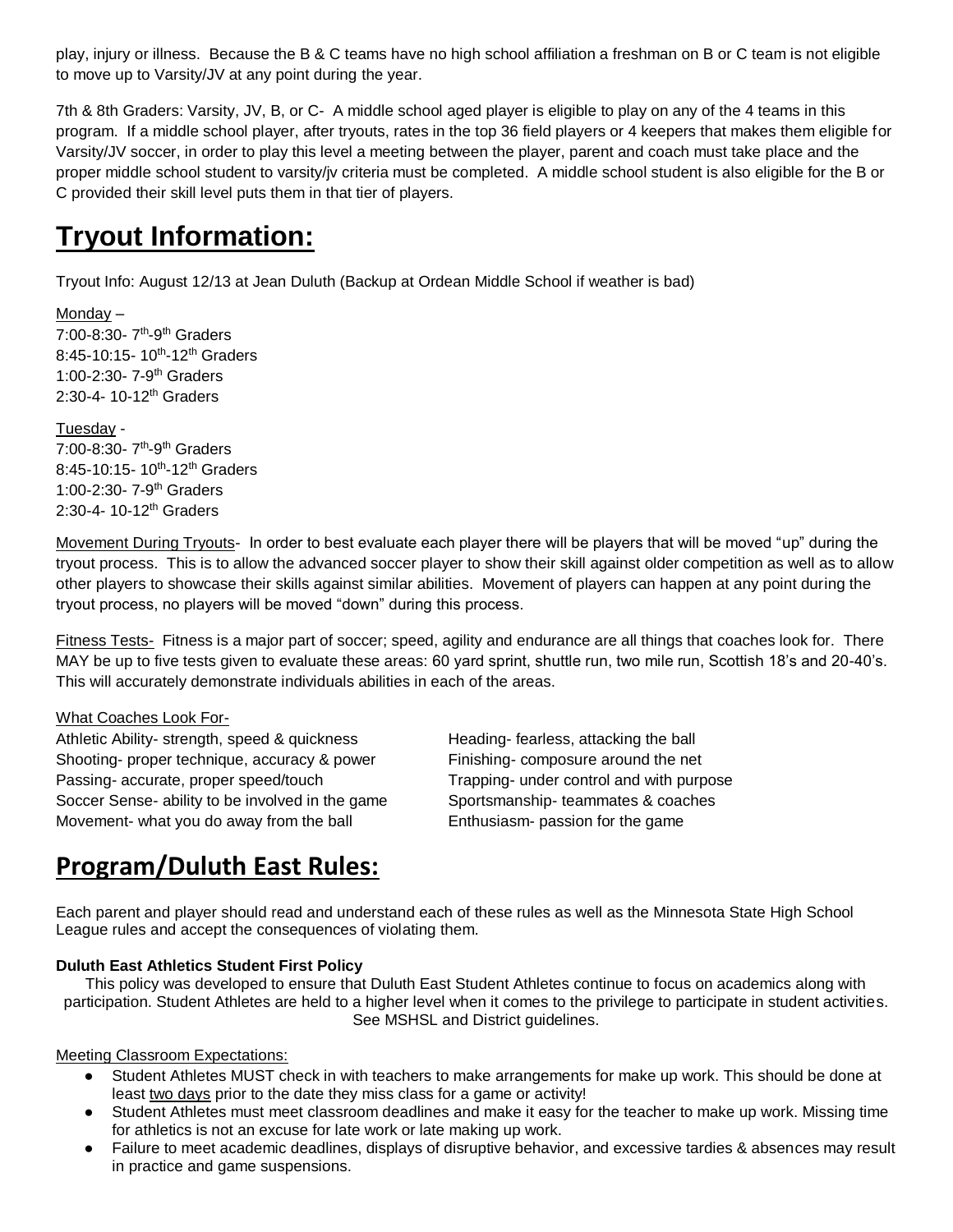- Coaches must monitor grades prior to and during the season. Coaches can obtain grade reports from Activities office. All info is protected under data privacy laws and guidelines.
- *It is a privilege, not a right to participate in MSHSL activities.*

#### Academic Help:

The National Honor Society – Tutor Room has tutors available (Room 2365) If a team goes on an overnight and misses class time – The coach must have mandatory study time on the bus trip or hotel. During this time videos or cell phones are not allowed. Saturday School is available, sign up in the main office!

#### Attendance:

- Student Athletes must attend class following a road game or trip; if a team gets home late the coach should give them the following day's practice off.
- If a student has been excused for an all day absence and it is not a school related absence, the student may not participate in any after school activity that day.
- If a student comes to school in the morning and then is excused for the rest of the day due to an illness or an unexcused absence, the student may not participate in any after school activity that day.
- Students must be in attendance at least the last two hours of the day in order to participate in games or practice. Special circumstances must be cleared with the activities office prior to the event. Student athletes that violate the district participation attendance policy can be subject to multiple game penalties.
- *Middle school athletes participating at the High School level need parent permission to leave school in accordance with school policy.*

#### **ISD #709 Academic Eligibility**

#### A. Academic Eligibility

At the conclusion of each grading period, a student cannot have an F on report card and must not have a "U" in conduct given by the administration. If a student receives an F on report card, the student is ineligible at least the first six weeks of the next grade period (as described below). Students must be making progress towards graduation.

#### B. Ineligibility Status

Report card issuance day is the Monday starting the second week of the marking period. Ineligibility is described as a period of time in which the student **may practice but not participate in activities/games/contests**. Grades will be reviewed the Friday of the fourth week of the marking period. The student must have no F's and no administrative "U" in conduct on that day to gain eligibility. For **consecutive grade period violations,** a student is **ineligible** to participate until the issuance of the next report card. Ineligibility is described as a time the student may continue to practice but may not participate in varsity games or contests.

#### Fall 2018:

*Note: If a student failed a class the previous school year and/or credits do not meet district guidelines, completion of summer school course(s) may help student gain eligibility.*

Eligibility review date for students who failed a class in Quarter 4 of the previous school year

#### Eligibility review date – **September 28th**

End of 1<sup>st</sup> grade period November 3<sup>rd</sup>

#### Credit Eligibility

At the conclusion of the first semester and end of the school year, students must be making satisfactory progress toward graduation based on the credit schedule listed below. If a student fall bellows the credit requirements, they may be deemed ineligible for a period of time as determined by the building principal.

1. Incoming 10th grader (sophomore) – 5.25 credits, 8.0 credits at semester

2. Incoming 11th grader (junior) – 11.25 credits, 13.75 credits at semester

3. Incoming 12th grader (senior) – 16.50 credits, 19.00 credits at semester

4. 22.25 credits needed to graduate in 2018; 22.50 credits to graduate in 2019 and beyond

- Have not dropped out of school or repeated a grade while in high school and will not participate in more than six (6) seasons in any sport in grades 7-12
- Will not have turned 20 before the start of the season in which I participate.

#### Less Than A Normal Course Load

All students must be fully enrolled (as defined by the Minnesota Department of Education) – minimum of four classes and one study hall. This includes students enrolled in PSEO classes. Students must be on track to meet the

school's graduation requirements in six years (12 consecutive semesters) beginning with the first day of attendance in the 7<sup>th</sup> grade.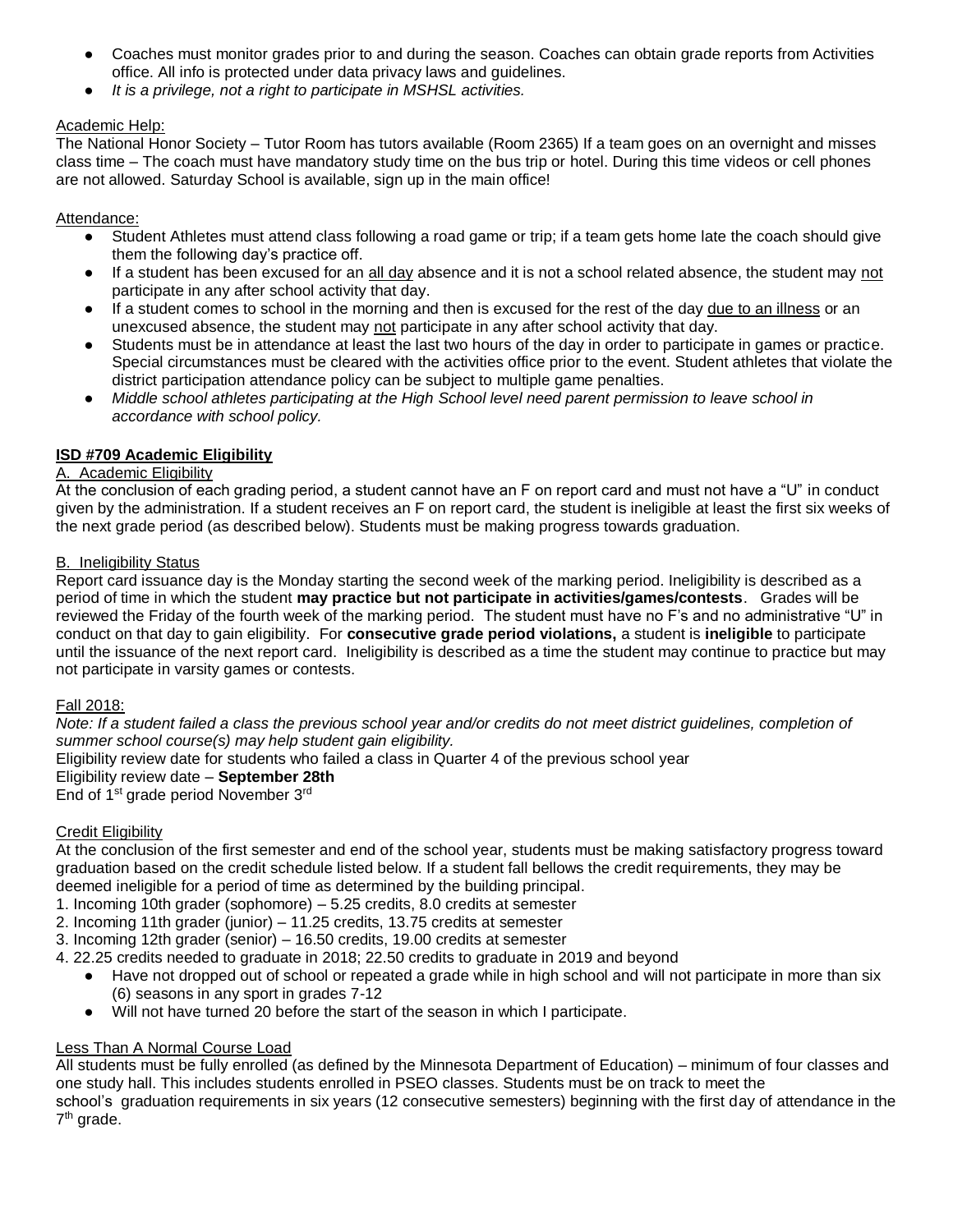#### **Arts, Activities. Academics, and Athletics**

I am a huge backer of having our student/athletes get involved at East High School. If you have a conflict please work out a compromise that works best for your son between the advisor, coach, or teacher. If you can't come up with one that is satisfactory please contact me and I will help!

#### **Lettering Policy**

In order to letter in soccer you must fall into one of the following categories: play in over  $\frac{1}{2}$  of the games or, in the opinion of the coaching staff, the individual has made a significant contribution to the team.

#### **Appearance**

Players should report to games wearing the team warm-up uniform. Away from soccer, players should dress in such a way that reflects positively on our school and team. **Duluth East Soccer** gear and apparel is suggested – wear it with PRIDE. Dress like a team – not individuals!

#### **Returning Home**

Players are expected to drive back with the team bus. Team bus rides are considered a team activity! Parents should talk to the head coach about any circumstances before the bus leaves. Parents must provide a note that releases them from the team that is signed and dated. **Players MUST ride with a parent – they CANNOT drive themselves.**

#### Travel Policy

- We expect kids to ride the bus Riding the bus is a part of the "team" experience. Win/loss.
- Travel Release for emergencies-  $\odot$  Forms on Website/outside AD office (Coach or AD can sign)

- Students must ride with THEIR parent/Students may not drive to away events except to Hermantown, Proctor, Superior, and Duluth

- Students must be in attendance at school at least two hours (end of the day) in order to PRACTICE or participate in GAMES. However, *if a student is at a medical appointment they are ok with a note from the Doctor.* 

#### **Captains' (and Seniors) Responsibilities**

- To lead the team in a positive soccer setting.
- To remind players of their equipment responsibilities when necessary.
- To lead players in enthusiasm and hustle and to help create a competitive atmosphere.
- To bring players problems directly to coaches and not let rumors or ill feelings harm team play/goals.
- The captains are team representatives. Athletes in violation of MSHSL rules will be ineligible to serve as captain.
- To not play favorites and to be fair to every player and coach.
- If a captain violates MSHSL or East HS rules they will no longer be captain.

#### **Responsibilities**

- 1. Each player is responsible for their own actions and they are accountable for them. Part of that responsibility is taking care of their uniform, warm-ups, and any other team issued equipment.
- 2. Varsity players will be in attendance for the beginning of JV games, and JV players must be attendance for the entire Varsity game. This is for games that are at the same site. All team members are to sit together as a team away from student sections if possible. If a player has a conflict it must be cleared with the head coach.
- 3. Curfew is to be observed at 10 PM during school nights and/or before **games** and 11:30 PM during the weekend (parental curfews supercede these, if it is earlier!). Parents and captains are expected to monitor the curfew times
- 4. No friends or parents are allowed in the team area during the game or immediately following the game unless cleared with the coaches.
- 5. All players are required to help clean up the game and practice sites after the game or practice has concluded. Players should wait until the coaches have addressed them before they leave after games.

#### **Bus and Locker Room Procedures:**

You will be expected to assist the coaches in keeping locker room and buses in first-class condition. All trash will be properly disposed.

● Each player must make sure that the bus is cleaned before they get off. This is not the job of the coaches or the bus driver. Be responsible, be adults.

**All players must help with field set up and take down prior to and after games!**

#### **JV admittance to Varsity Games**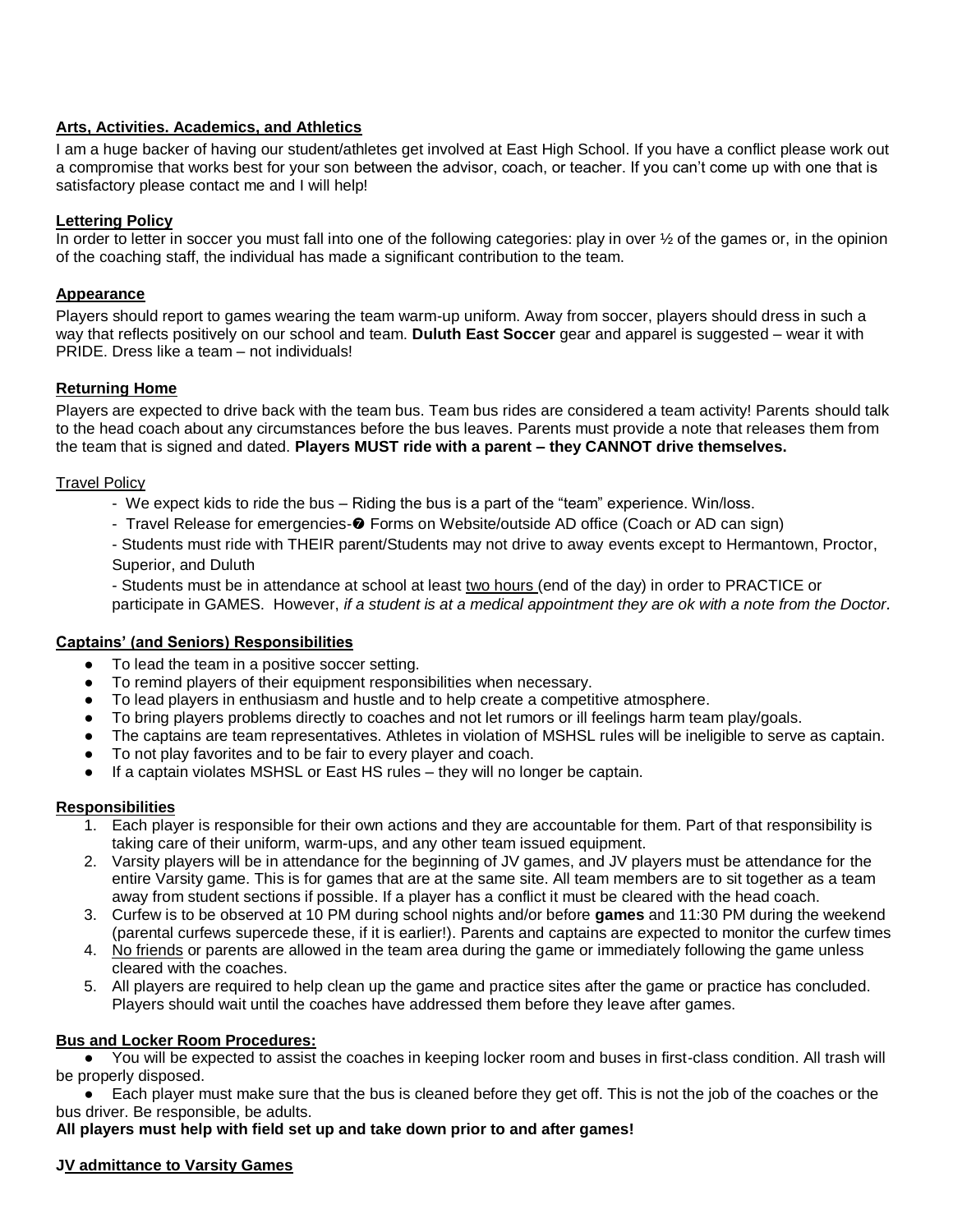A junior varsity player, who competes on the same day, but at a different site, will be admitted to the varsity game without charge by following this procedure. The JV coaches will notify and arrange a time following their game and be responsible for the athlete's entry. The junior varsity coach will meet his/her players at the ticket gate and upon the coach's identification the rostered players will be admitted without charge. JV must play to get into Playoff and Boys games.

#### **Conduct on the field:**

- You will be expected to conduct yourself in a first-class manner at all times.
- All rules for the MSHSL Athletic Eligibility Statement are to be followed. Especially note the Student Code of Responsibilities. You are expected to fully respect the rights and beliefs of others and treat others with courtesy and consideration; you are expected to be fully responsible for your actions and the consequences of your actions. You are expected to respect the property of others. You are expected to respect and obey the rules of the school and the laws of your community, state, and country. Anyone violating these rules is subject to disciplinary action and will not be eligible for all-conference or all-state awards. Do your part to maintain the high standards of the boys soccer program.
- Use of tobacco and drugs is banned as stated by the MSHSL rules. Anyone violating this rule will not be eligible for all-conference or all-state awards. Remember your teammates and coaches are counting on you to follow the MSHSL rules.

*Violations of these rules shall result in game and practice suspensions based on the severity of the offense*. All players are subject to the Minnesota State High School League Rules and Eligibility requirement that are available in the East activity office.

- No talking to officials unless you are a captain
- No swearing on or off the field
- Sportsmanship prior to game shake hands of officials, opposing teams, and coaches wish them luck
- Post game shake hands of officials, players, and coaches show class.
- Clean up the bench area and locker rooms when visiting. At East HS, clean up both HOME and AWAY!

#### **Open Door Policy:**

If you have any questions, complaints, or problems feel free to discuss them with us. Let's keep soccer matters within our own "soccer family". As a member of a team it is important that you realize that your personal choices affect other members of the team. Discuss additional activities involving time and energy with your coach prior to your involvement to ensure that neither you nor the team is adversely affected.

#### **LINE OF COMMUNICATION ISD #709 EXTRACURRICULAR CONFERENCE PROCESS**

24 Hour Rule- Individuals who are upset must wait until 24 hours after a game to bring up a complaint. This allows individuals time to think with a level head and take the emotion out of the situation, this will result in a more effective and productive conversation.

E-mails will not be accepted as a form of communication. E-mails often times can be taken out of context and messages can be misunderstood, to insure this doesn't happen complaints through e-mail will be immediately deleted.

While text messaging is an appropriate way to alert a coach of an absence from practice or game as soon as possible. It is not an appropriate way to inform or question the coach about personal or team concerns. These issues should be addressed face to face.

#### **INTRODUCTION**

The ISD # 709 Extracurricular Conference Process has been developed for the purposes of establishing and maintaining the lines of communication between the school, parents/guardians, and students for the resolution of concerns related to the athletic/activity programs. This process is a means by which concerns/problems about the IDS #709 extracurricular programs can be resolved.

In order to establish a positive atmosphere and assure that the proper channels of communication will not be circumvented, the athlete, parent, coach and administrators have outlined a process for the use. All participants in the process are to adhere to the guidelines at all levels of the process. Any deviation from this plan will result in the expiration of the process.

If you (student) have a concern with a Coach – Follow These Steps Please

- 1. Verbal Talk to your Child First (Student to Coach) part of life lesson learning!
- 2. Verbal Talk to the Coach Directly
	- Playing Time and Game Strategy are not appropriate topics.
	- We will not agree to "not tell them you called"
	- Coaches DO NOT "retaliate" with kids. This is a myth, coaches want to succeed.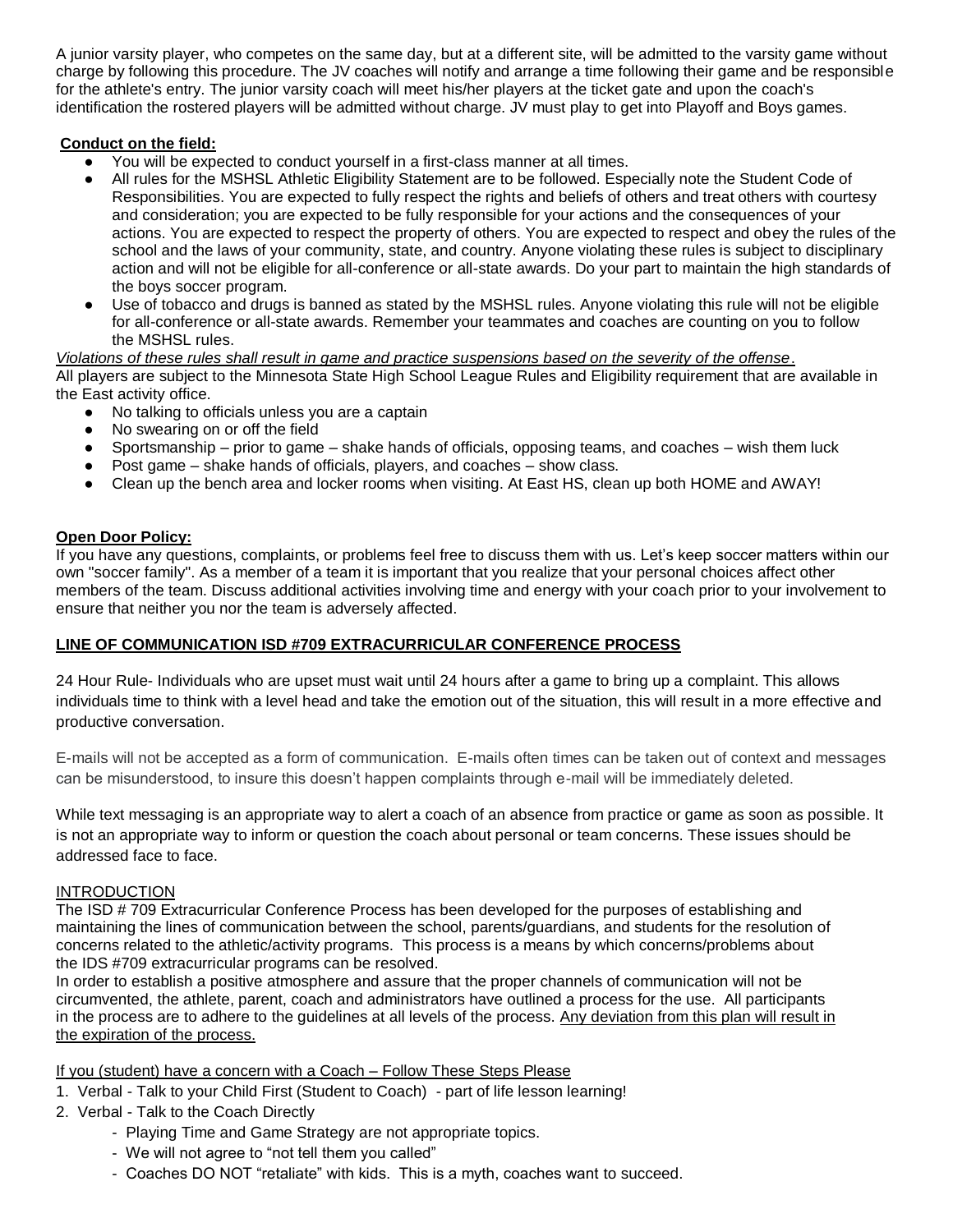- Coaches will always discuss your child's treatment/ development; get their side of the story.
- 3. Written Contact the AD (Form is on the East Website/or Activities Office)
	- I will ask if you have done steps 1 and 2

- If you have met with the coach and the matter has not been resolved please call me and we can discuss whether a meeting is necessary.

4. Written – Committee Appointed by the Principal

#### **Duluth Public Schools Return to Play Procedure:**

- 1. Coach/Certified Athletic Trainer evaluates and assesses the injury.
- 2. If, after the initial evaluation, the injury seems minor and the athlete wants to return to participation, the re several criteria and functional tests that will help assess the athlete's physical ability to return.
	- The injured athlete should have nearly full strength of the uninjured side.

*The injured athlete has complete range of motion of the affected body part.*

- *The injured athlete should have NO significant swelling or fever in the affected body part.*
- The injured athlete should have NO significant pain in the injured area.

The injured athlete should be able to perform a series of tests which will test his/her ability to participate in the activity. If *there is any concern about an injury, DO NOT return a student to play. Refer the injured athlete to the Certified Athletic Trainer or Doctor.* 

- 3. Coach/Certified Athletic Trainer will immediately contact parents in the event of a significant injury.
- 4. If a PLAYER gets injured and they go to the doctor or professional **they must** be cleared to play by filling out the "resume participation" form by their doctor. The district "return to play" form must be used. Coaches will not accept a hand written note, or a note from a family friend or parent that is a doctor. The note must come from their primary doctor or the doctor that oversaw the student athlete.

#### NOTE:

- Injuries and sickness must be reported to coaches and trainers immediately by parents and players. Failure to do so could result in additional missed games or practices.
- The coach, in conjunction with the Certified Athletic Trainer, is responsible for making the "return to play" determination. The Certified Athletic Trainer (Jennie Koelling **[Jennie.Koelling@essentiahealth.org](mailto:Jennie.Koelling@essentiahealth.org)**) will read and evaluate the "return to play" form and make a determination to which activities student athletes can participate in.
- If the Certified Athletic Trainer is not present, the coach must make a determination to the best of their ability. Coaches are instructed to always error on the side safety; this directive comes from the MSHSL and is directly tied to reducing the chance for re-injury.
- $\bullet$  No form = No play
- Injured players will not be permitted to drive. Coaches will contact parents, parents will arrange for transportation.
- The return to play form should be handed in 24 hours prior to a game or practice. The Coach, Certified Athletic Trainer, and AD should all participate in this process.

#### Fundamental reminder about this rule

It has always been the ultimate responsibility of the coaching staff, in all sports, to ensure that players are allowed to compete in practice or contests only if they are physically capable of doing so. Coaches are responsible for determining playing time, this protocol does not supersede that responsibility.

● The "return to play" form can be found in the activities office, trainer's room, or online.

#### **Illness:**

· Students must be in attendance at school at least **two hours** (end of the day) in order to PRACTICE or participate in GAMES.

· However, *if a student is at a medical appointment or an emergency a note can be brought in to excuse the student/athlete from the two-hour minimum rule.* 

· *This note must be shown to the Activities Director or Coach in advance, and must be signed by the doctor, dentist, or be a family emergency.* 

· Students who are excused for a school sponsored event Leave School Pass may practice or play, on presentation of the permit to their coach or advisor.

· A student who has been suspended either in school or out of school may NOT participate in practices/contests and /or scheduled activities during the time of suspension.

#### **Equipment:**

 $\bullet$  Each player is fully responsible for his equipment. That player will pay for any missing equipment.  $\setminus$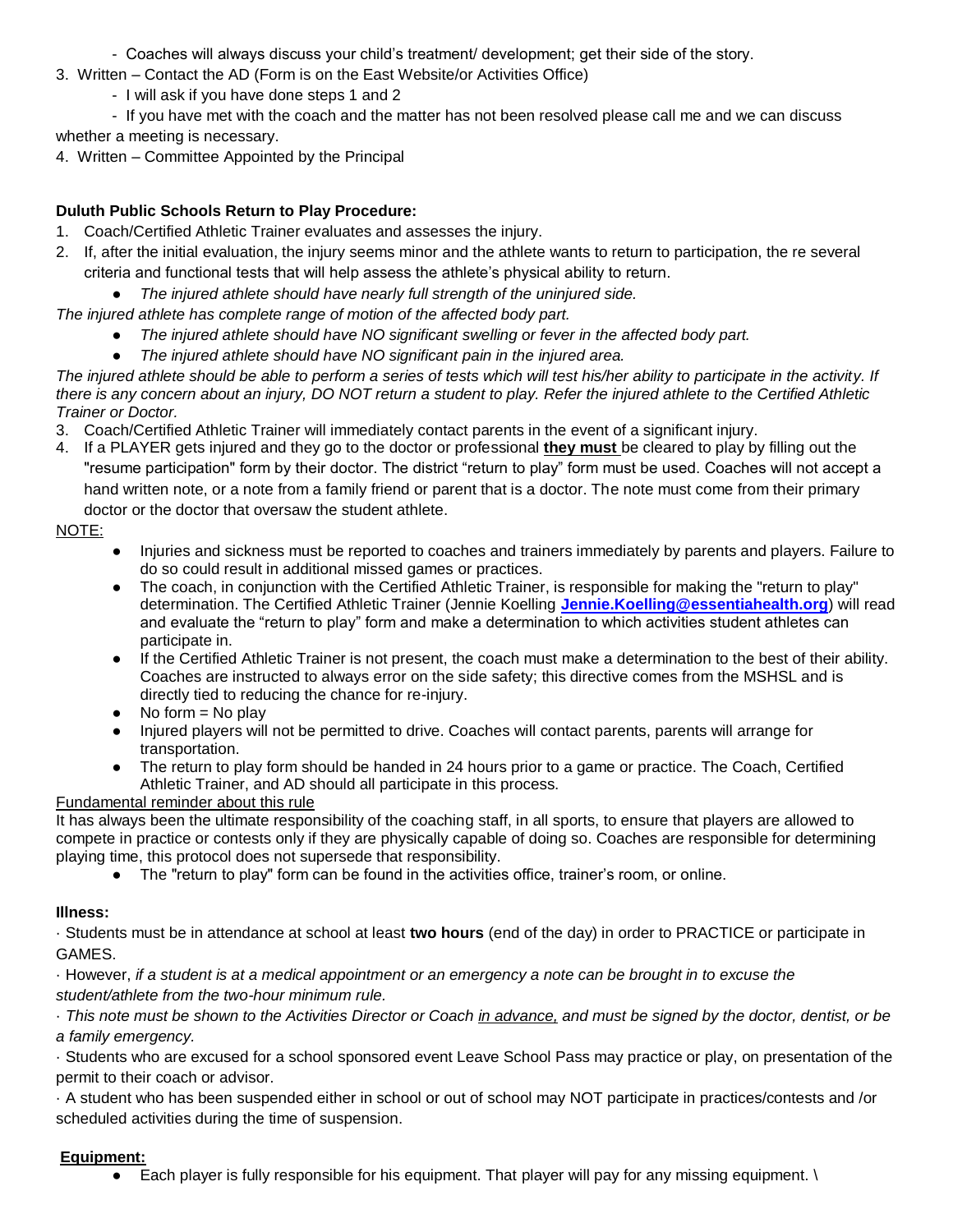- Bring home and away jerseys, socks, and shorts to all games. Keep them in a waterproof plastic bag.
- Don't wear jewelry to practice or games.
- $\bullet$  Line up bags behind bench or sidelines  $-$  be first class, act first class, play first class.

#### **Season Attendance Policy:**

- o All Players are required to attend each practice and game
- o Classroom attendance. Miss school = Miss practice, game unless school related
- o You are a student athlete. It is your responsibility to balance your commitment to the team and your studies. (No practice no play, unless cleared with the coach)

#### **Playing other sports:**

We expect our soccer players to play multiple sports, this makes our soccer players better athletes all-around. We do however expect that during the soccer season, soccer is the only sport that is played. We do have exceptions for college showcase or recruiting opportunities, all star games, etc….please clear with the coach!

#### **Playing Time**

For a coach this is the #1 area of contention between an athlete and a coach. Every person that has coached has been criticized regarding this issue.

First, we have a plan on who we want to play and when, and most of the times it doesn't work out.

Second, we are always looking for ways to play everyone on our roster

Third, as the season turns towards Section Playoffs we look to find the winning formula which may mean some players see more time and others see less or none

Fourth, we will try and communicate to the players what they can do to earn more playing time, if a player is executing in practice, working hard, being dedicated, and contributing positively in games they will **play more.** 

**Roster Limits:** Our program is limited to the number of players that can be taken. With that said, cuts may be made to meet school district limits. The varsity team will be limited to the top players. Some players may move between levels for practices and/or games. The final varsity section roster will be made up of the top 22 players that the coaching staff feel will help the team advance in the sections and state tournament. Throughout the season player movement may occur helping an individual, the team, and the program become successful.

#### **How players earn playing time:**

- o Players earn playing time in practice. If they don't practice they won't play, unless it is excused or an extenuating circumstance.
- o We have to be grade blind, however there are times maturity does matter and older players may be played over younger players.
- o Players earn time if they execute during games and practice. The question must be asked would the coaching staff play players they don't believe deserve to? Do the coaches not want to win? Any player can earn a starting spot and unlimited playing time. This starts in practice.
- o The coach's watch the players everyday, they see how they practice the effort they put in, and how they perform. If a player does not perform – they will not see the playing time in the game. This is fair.
- o The team is bigger than the individual…." The name on the front of the sweater is more important than the one on the back." That is what it means to be on a team.
	- Not Summer Soccer nor does that season matter in the fall
	- Playing time will be fair but not equal
	- Practice/Attitude/Execution determines playing time
	- Open Door Policy Starts with the Coaching staff!

#### **Move Up Policy - JV – Varsity – Top 40**

Based on same criteria as playing time – however position, individual talents, strengths, and opposition will be taken into account!

#### **Hazing**

Hazing" means committing an act against a student, or coercing a student into committing an act, that creates a substantial risk of harm to a person, in order for the student to be initiated into or affiliated with a student organization, or for any other purpose.

Coaches will make sure that the team does not engage in the following:

- 1. Initiation rites that includes face-painting or unusual costumes
- 2. Any physical activities (paddling, blindfolds, obstacle courses, etc.)
- 3. Any public activities that would embarrass or single out a member. (singing in a restaurant, standing on a street corner waving at cars, making purchases which may embarrass the individual)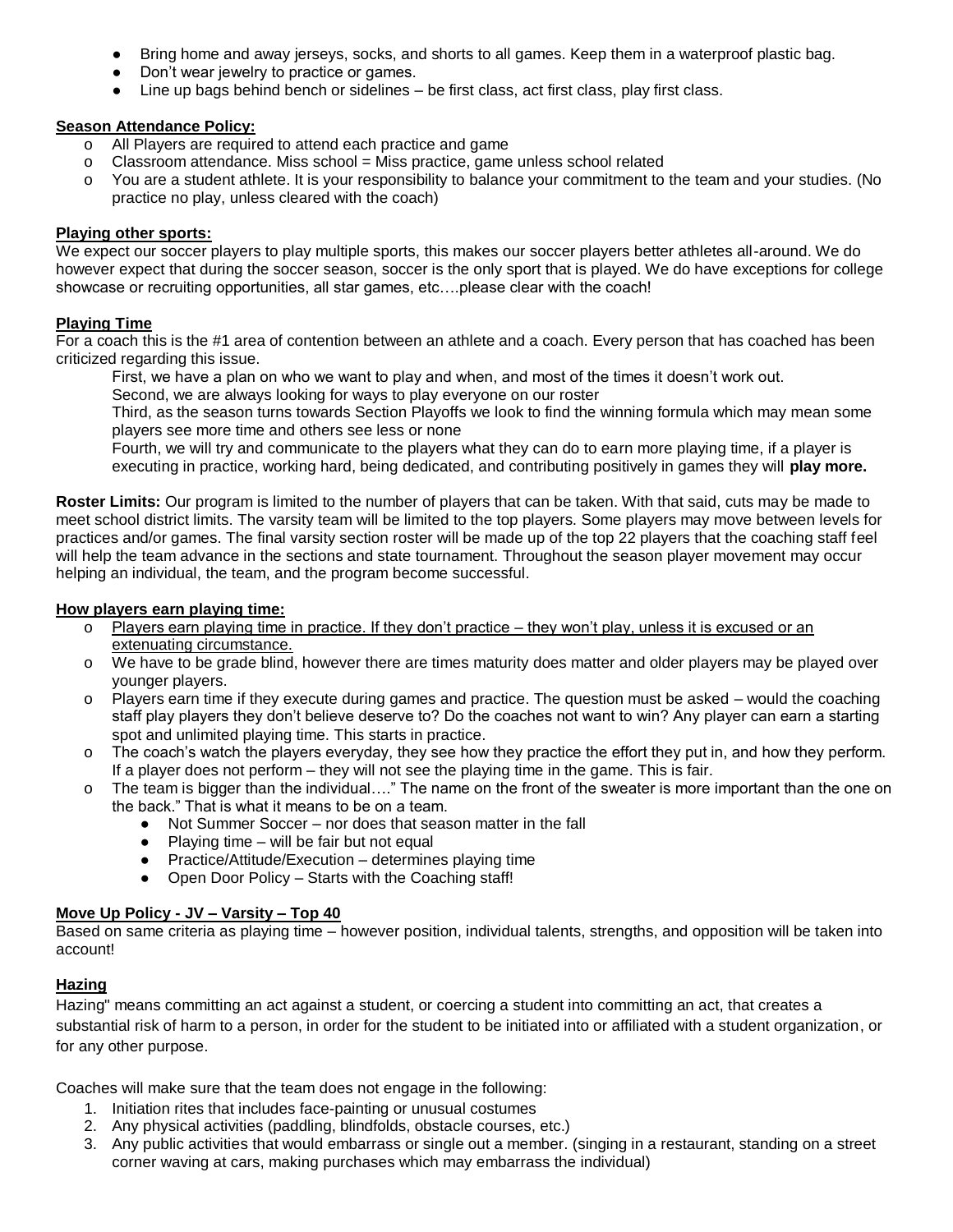- 4. Any activity that involves putting up signs or toilet paper on any buildings or homes or anything in a yard.
- 5. Any activity that separates team members and treat them in an embarrassing way.

## **DISTRICT #709 BEHAVIOR REGULATIONS**

#### **STUDENTS RESPONSIBILITY**

- Students must serve a consequence in each activity in which they participate MSHSL, Duluth High School Intramurals, Activities, and Fine Arts. Penalties may be served concurrently.
- Due Process including appeals procedure as defined in the MSHSL bylaw 213.02,8.

#### **All penalties:**

- **1.** Are in effect year round (including summer and off-season.)
- **2.** Carry over from school year to school year.
- **3.** Carry over from sport/activity to sport/activity.
- **4.** Are applied to MSHSL violations that occur anywhere and any time.
- **5.** Student fully agrees to fully cooperate in any investigation honestly and truthfully.

#### **Determination and notification of violations:**

1. Any violation(s) of the MSHSL or ISD 709 policy known to a coach/advisor must be reported to the Activities Director and/or Principal in writing immediately upon learning of the violation.

2. The Principal and Activities Director are responsible for administering this policy and declaring a student ineligible. The Principal and Activities Director will conduct a thorough investigation prior to reporting findings in the case.

3. Written notification of a student's ineligibility and the reason for such should be provided to the parent, student, and the coach/advisor.

4. Serving a penalty: Students who are not in good standing due to suspension, expulsion, injury, illness, family vacations, etc are not able to be placed in a game, meet or contest and are therefore not able to count those contests toward the penalty).

5. A copy of this notification must be kept on file in the High School Activity Director's Office until the student graduates. All and any paperwork will be shredded immediately after the student no longer participates.

#### \*MOOD-ALTERING CHEMICALS - Reference MSHSL Bylaw 205

Twelve (12) months of the year, a student shall not at any time, regardless of the quantity: (1) use or consume, have in possession a beverage containing alcohol; (2) use or consume, have in possession tobacco; or, (3) use or consume, have in possession, buy, sell, or give away any other controlled substance or drug paraphernalia, (4) use or consume, have in possession, buy, sell or give away products containing or products used to deliver nicotine, tobacco products and other chemicals. "Tobacco products" means: any product containing, made, or derived from tobacco that is intended for human consumption, whether chewed, smoked, absorbed, dissolved, inhaled, snorted, sniffed, or ingested by any other means, or any component, part or accessory of a tobacco product, (5) use or consume, have in possession, buy, sell or give away any substance or product where the intent of such use of the substance or product is to induce intoxication, excitement, or stupefaction of the central nervous system, except under the direction and supervision of a medical doctor. Such substance or products shall include, but are not limited to, synthetic drugs, gasoline, glue, aerosol devices, bath salts, and any substances addressed by Minnesota or Federal law.

#### First Offense

- 1. After confirmation of the first violation, the student shall lose eligibility for the next two (2) consecutive activities (performances, contest, events) or two (2) weeks of a season in which the student is a participant, whichever is greater if the student athlete notifies the coach, AD, or school principal within 48 hours (summer & off-season included) after the violation occurred. If the student athlete does not notify their coach, AD, or Principal within 48 hours after the violation the student shall lose eligibility for the next three (3) consecutive activities (performances, contest, events) or three (3) weeks of a season in which the student is a participant, whichever is greater. No exception is permitted for a student who becomes a participant in a treatment program.
- 2. The student shall make arrangements with the respective coach or advisor to establish a plan for reentry with the team or group.

A team/group/club, in conjunction with the coach/advisor as well as the knowledge and approval of the activities director and principal, may increase the severity of a penalty. The coach/advisor shall clearly communicate in writing any changes or additional consequences to the parents and students prior to the season.

#### Second Offense

After confirmation of the second violation, the student shall lose eligibility for the next six (6) consecutive interscholastic contests in which the student is a participant or three (3) weeks, whichever is greater if the student athlete notifies the coach, AD, or school principal within 48 hours (summer & off-season included) after the violation occurs. If the student athlete does not notify their coach, AD, or Principal within 48 hours the student shall lose eligibility for the next eight (8) consecutive activities (performances, contest, events) or four (4) weeks of a season in which the student is a participant, whichever is greater. No exception is permitted for a student who becomes a participant in a treatment program.

The student shall make arrangements with the respective coach or advisor to establish a plan for reentry with the team or group. Third Offense (and subsequent):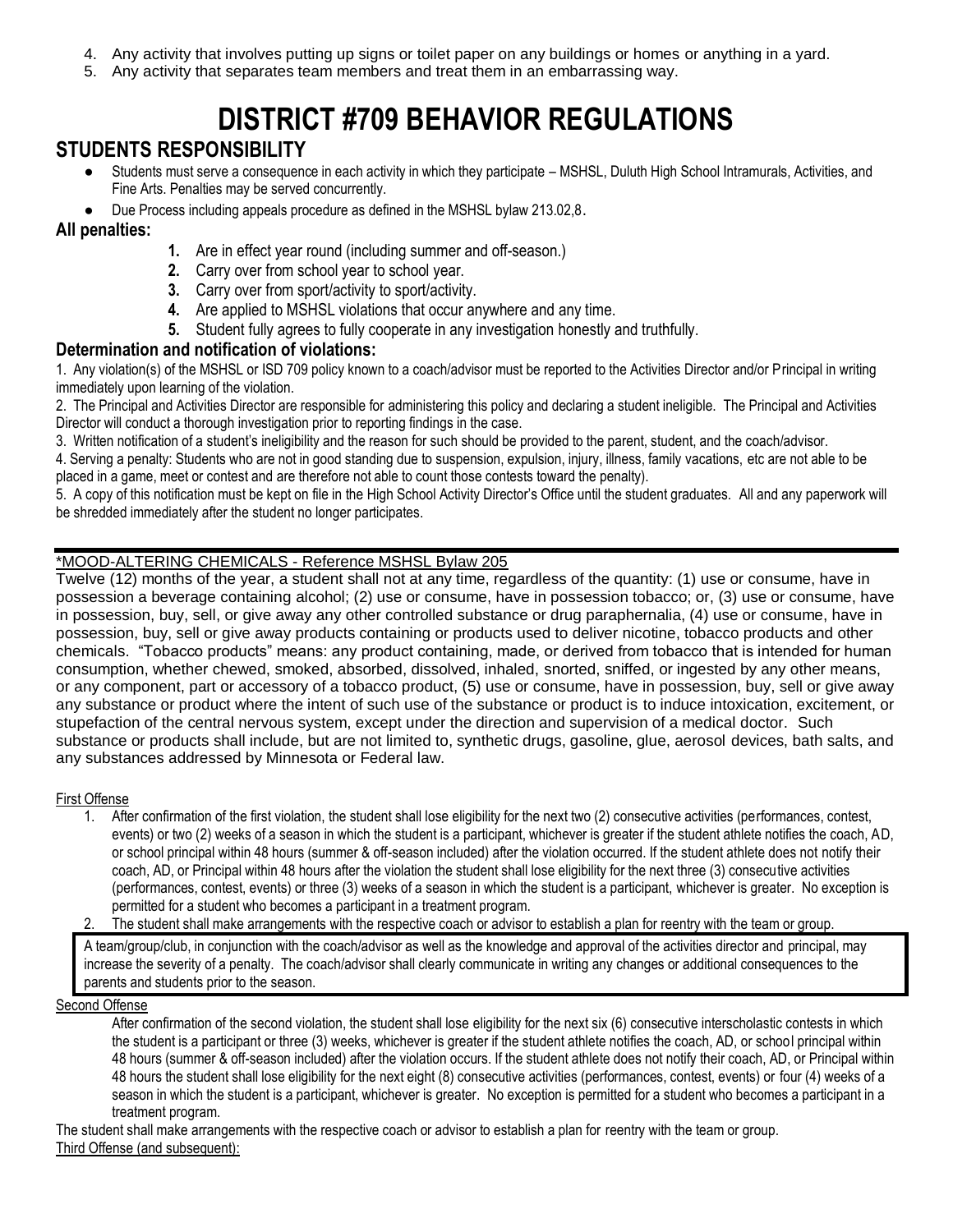- 1. Student will be ineligible for 12 weeks for any elected or appointed positions and for all school-sponsored MSHSL athletic teams and activities. Student will be reinstated after a twelve (12) week or twelve (12) game suspension, whichever is greater.
- 2. The student shall make arrangements with the respective coach or advisor to establish a plan for reentry with the team or group.
- 3. If after the third or subsequent violations, the student has been assessed to be chemically dependent and the student on her/his own volition becomes a participant in a chemical dependency program or treatment program, then the student may be certified for reinstatement in MSHSL activities after a minimum period of six (6) weeks. Such certification must be issued by the director or a counselor of a chemical dependency treatment center.

#### **Social Media Policy – Facebook/Twitter, etc.**

As a student in the **Duluth Public Schools,** you are expected to follow student handbook guidelines, even though an event may happen off school property or after school hours.

Social network sites, other digital platforms (including cell phones) and distribution mechanisms that facilitate students communicating with other students are considered "Social Networking" platforms. Participation in such networks has both positive appeal and potentially negative consequences. It is important that as a student in the **Duluth Public Schools**, you are aware of these consequences and exercise appropriate caution if they choose to participate.

Students are not restricted from using any on-line social network sites and/or digital platforms. However, users must understand that any content they make public via on-line social networks or digital platforms is expected to follow acceptable social behaviors and also to comply with federal, state and local laws, as well as, your Student Handbook. As a student in the **Duluth Public Schools**, you must be aware of your Student Handbook regulations and expectations of our said extra-curricular programs. Ignorance of these regulations does not excuse students from adhering to them.

#### Guidelines for Students Using Social Media:

These guidelines are intended to provide a framework for students to conduct themselves safely and responsibly in an online environment. As a student and athlete in the Duluth Public Schools you should:

- 1. Be careful with how much and what kind of identifying information you post on social networking sites. Virtually anyone with an email address can access your personal page. It is unwise to make available information such a full date of birth, social security number, address, phone number, cell phone numbers, class schedules, bank account information, or details about your daily routine. All of these can facilitate identity theft or stalking. Social Media sites provide numerous privacy settings for information contained in its pages. Use these settings to protect private information. However, once posted, remember the information becomes property of the website and public record.
- 2. Be aware that community members, family and potential current and future employers and college admissions offices often access information you place on on-line social networking sites. You should think about any information you post on sites or similar directories that potentially portrays an image of you to a prospective employer or school. The information is considered public information. Protect yourself by maintaining a self-image that you can be proud of years from now.
- 3. Be careful in responding to unsolicited e-mails asking for passwords or PIN numbers. Reputable businesses do not ask for this information in e-mails.
- 4. Don't have a false sense of security about your rights to freedom of speech when using Social Media. Understand that freedom of speech is not unlimited. The on-line social network sites are NOT a place where you can say and do whatever you want without repercussions or personal accountability.
- 5. Remember photos once put on the social network site's server become their property and public record. You may delete the photo from your profile but it still stays on their server. Internet search engines like "Google" or "Yahoo" may still find that image long after you have deleted it from your profile. Think long and hard about what type of photo you want to represent you.
- 6. Whoever is the "adult" (over 18) responsible for the contracts, computers, phone lines, etc…is liable (civil and criminal) for your actions as a minor as well.

#### Things students should avoid when using Social Media:

- 1. Derogatory language or remarks about our students, teammates, school personnel and our community at-large; as well as, teachers, or coaches; student-athletes, administrators or representatives of other schools.
- 2. Demeaning statements about or threats to any third party- (Including support of demeaning statements and threats.) Don't respond to these.